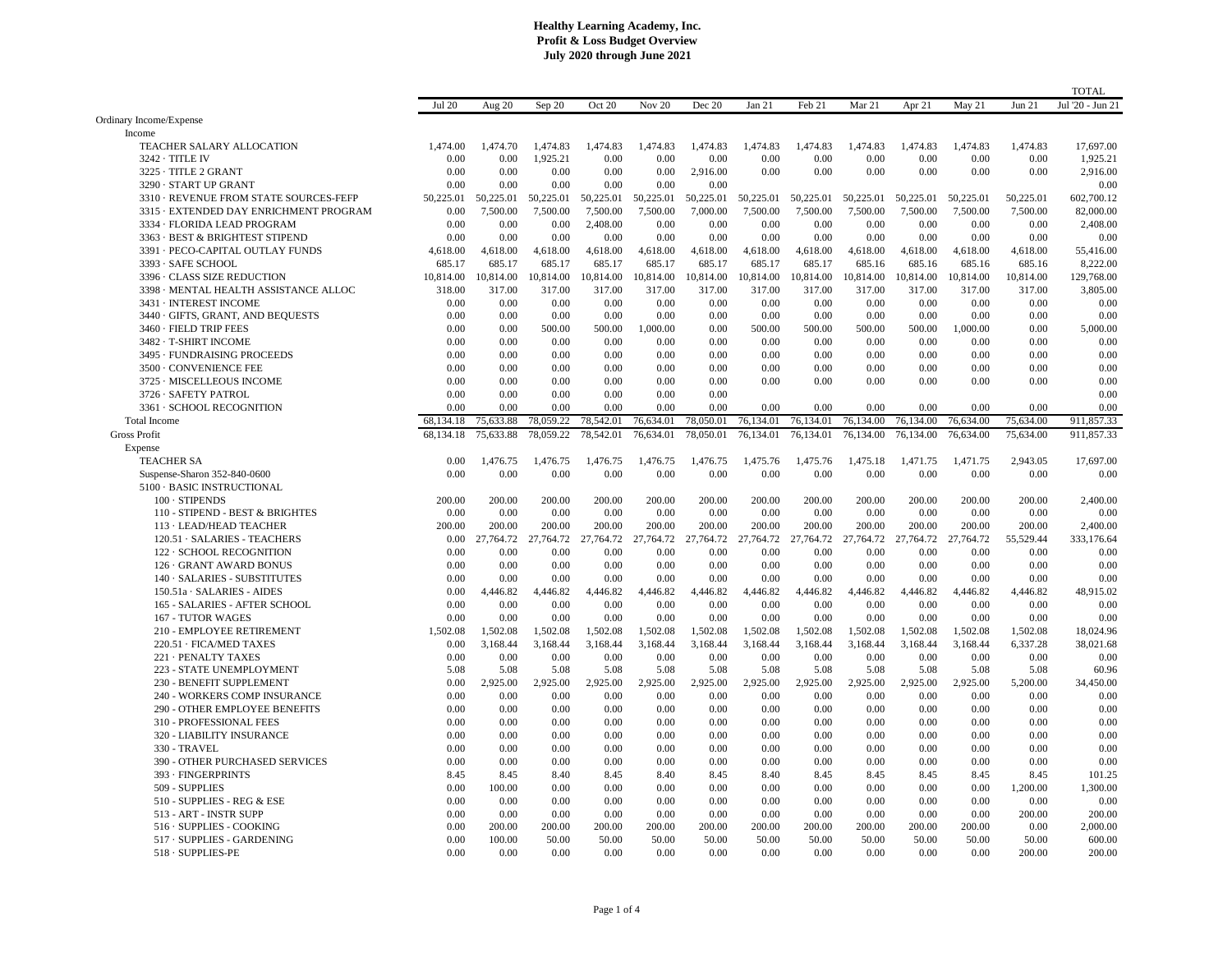|                                            |               |           |           |           |           |           |           |           |           |           |           |           | <b>TOTAL</b>     |
|--------------------------------------------|---------------|-----------|-----------|-----------|-----------|-----------|-----------|-----------|-----------|-----------|-----------|-----------|------------------|
|                                            | <b>Jul 20</b> | Aug 20    | Sep 20    | Oct 20    | Nov 20    | Dec 20    | Jan 21    | Feb 21    | Mar 21    | Apr 21    | May 21    | Jun 21    | Jul '20 - Jun 21 |
| 519 - MUSIC - INSTRU SUPP                  | 0.00          | 0.00      | 0.00      | 0.00      | 0.00      | 0.00      | 0.00      | 0.00      | 0.00      | 0.00      | 0.00      | 200.00    | 200.00           |
| 520 - TEXTBOOKS                            | 500.00        | 0.00      | 0.00      | 0.00      | 0.00      | 0.00      | 0.00      | 0.00      | 0.00      | 0.00      | 0.00      | 5,000.00  | 5,500.00         |
| 525 · FLORIDA LEAD TEACHER                 | 0.00          | 0.00      | 0.00      | 2,408.00  | 0.00      | 0.00      | 0.00      | 0.00      | 0.00      | 0.00      | 0.00      | 0.00      | 2,408.00         |
| 530 - PERIODICALS                          | 0.00          | 128.00    | 128.00    | 0.00      | 0.00      | 0.00      | 0.00      | 0.00      | 0.00      | 0.00      | 0.00      | 0.00      | 256.00           |
| 590 · OTHER MATLS & SUPPLIES               | 0.00          | 0.00      | 0.00      | 0.00      | 0.00      | 0.00      | 0.00      | 0.00      | 0.00      | 0.00      | 0.00      | 0.00      | 0.00             |
| 642 - NON CAPITALIZED FF&E                 | 0.00          | 0.00      | 0.00      | 0.00      | 0.00      | 0.00      | 0.00      | 0.00      | 0.00      | 0.00      | 0.00      | 0.00      | 0.00             |
| Total 5100 · BASIC INSTRUCTIONAL           | 2,415.61      | 40,748.59 | 40,598.54 | 42,878.59 | 40,470.54 | 40,470.59 | 40,470.54 | 40,470.59 | 40,470.59 | 40,470.59 | 40,470.59 | 80,279.15 | 490,214.51       |
| 5200 · EXCEPTIONAL STUDENT EDUCATION       |               |           |           |           |           |           |           |           |           |           |           |           |                  |
| 120.52 · SALARIES - TEACHERS               | 0.00          | 0.00      | 0.00      | 0.00      | 0.00      | 0.00      | 0.00      | 0.00      | 0.00      | 0.00      | 0.00      | 0.00      | 0.00             |
| 220.52 · FICA/MED P/R TAX                  | 0.00          | 0.00      | 0.00      | 0.00      | 0.00      | 0.00      | 0.00      | 0.00      | 0.00      | 0.00      | 0.00      | 0.00      | 0.00             |
| 223 - STATE UNEMPLOYMENT                   | 0.00          | 0.00      | 0.00      | 0.00      | 0.00      | 0.00      | 0.00      | 0.00      | 0.00      | 0.00      | 0.00      | 0.00      | 0.00             |
| 230 - BENEFIT SUPPLEMENT                   | 0.00          | 0.00      | 0.00      | 0.00      | 0.00      | 0.00      | 0.00      | 0.00      | 0.00      | 0.00      | 0.00      | 0.00      | 0.00             |
| 310 - PROFESSIONAL SERVICES                | 0.00          | 1,150.00  | 1,150.00  | 1,150.00  | 1,150.00  | 1,150.00  | 1,150.00  | 1,150.00  | 1,150.00  | 1,150.00  | 1,150.00  | 0.00      | 11,500.00        |
|                                            |               |           |           |           |           |           |           |           |           |           |           |           |                  |
| Total 5200 · EXCEPTIONAL STUDENT EDUCATION | 0.00          | 1.150.00  | 1.150.00  | 1.150.00  | 1.150.00  | 1.150.00  | 1.150.00  | 1.150.00  | 1.150.00  | 1.150.00  | 1.150.00  | 0.00      | 11.500.00        |
| $5300 \cdot EDEP$                          |               |           |           |           |           |           |           |           |           |           |           |           |                  |
| 164 - EDEP DIRECTOR SALARY                 | 2.291.66      | 2.291.66  | 2.291.66  | 2,291.66  | 2.291.67  | 2.291.67  | 2,291.67  | 2,291.67  | 2,291.67  | 2,291.67  | 2,291.67  | 2,291.67  | 27,500.00        |
| 165 · EDEP HOURLY                          | 0.00          | 3,090.00  | 3,605.00  | 3,605.00  | 3,605.00  | 3,000.00  | 3,605.00  | 3,605.00  | 3,605.00  | 3,605.00  | 3,605.00  | 3,605.00  | 38,535.00        |
| 220.53 · FICA/MED                          | 175.32        | 521.97    | 521.97    | 521.97    | 521.97    | 521.97    | 521.97    | 521.97    | 521.97    | 521.97    | 521.97    | 521.97    | 5,916.99         |
| 223 - STATE UNEMPLOYMENT                   | 1.01          | 1.01      | 1.01      | 1.01      | 1.01      | 1.01      | 1.01      | 1.01      | 1.01      | 1.01      | 1.01      | 1.01      | 12.12            |
| 231 · BENEFIT SUPPLEMENT EDEP              | 325.00        | 325.00    | 325.00    | 325.00    | 325.00    | 325.00    | 325.00    | 325.00    | 325.00    | 325.00    | 325.00    | 325.00    | 3,900.00         |
| 515 - AFTERSCHOOL STORE                    | 0.00          | 100.00    | 0.00      | 0.00      | 0.00      | 100.00    | 0.00      | 0.00      | 0.00      | 0.00      | 0.00      | 200.00    | 400.00           |
| 530 · SUPPLIES EDEP                        | 0.00          | 50.00     | 50.00     | 50.00     | 50.00     | 50.00     | 50.00     | 50.00     | 50.00     | 50.00     | 50.00     | 50.00     | 550.00           |
| 730 - CREDIT CARD FEES                     | 0.00          | 0.00      | 0.00      | 0.00      | 0.00      | 0.00      | 0.00      | 0.00      | 0.00      | 0.00      | 0.00      | 0.00      | 0.00             |
| Total 5300 · EDEP                          | 2,792.99      | 6,379.64  | 6,794.64  | 6,794.64  | 6,794.65  | 6,289.65  | 6,794.65  | 6,794.65  | 6,794.65  | 6,794.65  | 6,794.65  | 6,994.65  | 76,814.11        |
| 5500 OTHER INSTRUCTION                     |               |           |           |           |           |           |           |           |           |           |           |           |                  |
| 120 - TEACHERS STIPENDS                    | 0.00          | 0.00      | 0.00      | 0.00      | 0.00      | 0.00      | 0.00      | 0.00      | 0.00      | 0.00      | 0.00      | 0.00      | 0.00             |
| 121 · LEAD TEACHER                         | 0.00          | 0.00      | 0.00      | 0.00      | 0.00      | 0.00      |           |           |           |           |           |           | 0.00             |
| 220 - FICA/MED                             | 0.00          | 0.00      | 0.00      | 0.00      | 0.00      | 0.00      | 0.00      | 0.00      | 0.00      | 0.00      | 0.00      | 0.00      | 0.00             |
| 223 - STATE UNEMPLOYMENT                   | 0.00          | 0.00      | 0.00      | 0.00      | 0.00      | 0.00      | 0.00      | 0.00      | 0.00      | 0.00      | 0.00      | 0.00      | 0.00             |
| 230 - EMPLOYEE HEALTH INCENTIVE            | 0.00          | 0.00      | 0.00      | 0.00      | 0.00      | 0.00      |           |           |           |           |           |           | 0.00             |
| 330 - TRAVEL                               | 0.00          | 0.00      | 0.00      | 0.00      | 0.00      | 0.00      | 0.00      | 0.00      | 0.00      | 0.00      | 0.00      | 0.00      | 0.00             |
| 380 · SAFETY PATROL                        | 0.00          | 0.00      | 0.00      | 0.00      | 0.00      | 0.00      | 0.00      | 0.00      | 0.00      | 0.00      | 0.00      | 0.00      | 0.00             |
| 390 - FIELD TRIP EXPENSE                   | 0.00          | 0.00      | 500.00    | 500.00    | 1,000.00  | 0.00      | 500.00    | 500.00    | 500.00    | 500.00    | 1,000.00  | 0.00      | 5,000.00         |
| 509 - SUPPLIES                             | 0.00          | 0.00      | 0.00      | 0.00      | 0.00      | 0.00      | 0.00      | 0.00      | 0.00      | 0.00      | 0.00      | 0.00      | 0.00             |
| 5500 OTHER INSTRUCTION - Other             | 0.00          | 0.00      | 0.00      | 0.00      | 0.00      | 0.00      |           |           |           |           |           |           | 0.00             |
| Total 5500 · OTHER INSTRUCTION             | 0.00          | 0.00      | 500.00    | 500.00    | 1,000.00  | 0.00      | 500.00    | 500.00    | 500.00    | 500.00    | 1,000.00  | 0.00      | 5,000.00         |
| 6130 · HEALTH SERVICES                     |               |           |           |           |           |           |           |           |           |           |           |           |                  |
| 510 - SUPPLIES                             | 0.00          | 0.00      | 0.00      | 0.00      | 0.00      | 0.00      | 0.00      | 0.00      | 0.00      | 0.00      | 0.00      | 0.00      | 0.00             |
| Total 6130 · HEALTH SERVICES               | 0.00          | 0.00      | 0.00      | 0.00      | 0.00      | 0.00      | 0.00      | 0.00      | 0.00      | 0.00      | 0.00      | 0.00      | 0.00             |
| 6140 · PSYCHOLOGICAL SERVICES              |               |           |           |           |           |           |           |           |           |           |           |           |                  |
| 310 - PROFESSIONAL SERVICES                | 0.00          | 0.00      | 0.00      | 0.00      | 0.00      | 0.00      | 0.00      | 0.00      | 0.00      | 0.00      | 0.00      | 0.00      | 0.00             |
| 6140 · PSYCHOLOGICAL SERVICES - Other      | 0.00          | 1,500.00  | 1,500.00  | 1,500.00  | 1,500.00  | 1,500.00  | 1,500.00  | 1,500.00  | 1,500.00  | 1,500.00  | 1,500.00  | 0.00      | 15,000.00        |
| Total 6140 · PSYCHOLOGICAL SERVICES        | 0.00          | 1,500.00  | 1,500.00  | 1,500.00  | 1,500.00  | 1,500.00  | 1,500.00  | 1,500.00  | 1,500.00  | 1,500.00  | 1,500.00  | 0.00      | 15,000.00        |
| 6150 · PARENTAL INVOLVEMENT                |               |           |           |           |           |           |           |           |           |           |           |           |                  |
| 120 - STIPEND-TEACHER                      | 0.00          | 440.00    | 440.00    | 440.00    | 440.00    | 440.00    | 440.00    | 440.00    | 440.00    | 440.00    | 440.00    | 0.00      | 4,400.00         |
| <b>220 - FICA/ MED</b>                     | 0.00          | 0.00      | 0.00      | 0.00      | 0.00      | 0.00      | 0.00      | 0.00      | 0.00      | 0.00      | 0.00      | 0.00      | 0.00             |
| 223 - STATE UNEMPLOYMENT                   | 0.00          | 0.00      | 0.00      | 0.00      | 0.00      | 0.00      | 0.00      | 0.00      | 0.00      | 0.00      | 0.00      | 0.00      | 0.00             |
| 310 - CHILDCARE                            | 0.00          | 0.00      | 0.00      | 0.00      | 0.00      | 0.00      | 0.00      | 0.00      | 0.00      | 0.00      | 0.00      | 0.00      | 0.00             |
| 372 - POSTAGE                              | 0.00          | 0.00      | 0.00      | 0.00      | 0.00      | 0.00      | 0.00      | 0.00      | 0.00      | 0.00      | 0.00      | 0.00      | 0.00             |
| 510 - SUPPLIES                             | 0.00          | 0.00      | 0.00      | 0.00      | 0.00      | 0.00      | 0.00      | 0.00      | 0.00      | 0.00      | 0.00      | 0.00      | 0.00             |
| 6150 · PARENTAL INVOLVEMENT - Other        | 0.00          | 0.00      | 0.00      | 0.00      | 0.00      | 0.00      | 0.00      | 0.00      | 0.00      | 0.00      | 0.00      | 0.00      | 0.00             |
|                                            |               |           |           |           |           |           |           |           |           |           |           |           |                  |
| Total 6150 · PARENTAL INVOLVEMENT          | 0.00          | 440.00    | 440.00    | 440.00    | 440.00    | 440.00    | 440.00    | 440.00    | 440.00    | 440.00    | 440.00    | 0.00      | 4,400.00         |
| 6190 OTHER PUPIL PERSONNEL SERVICES        |               |           |           |           |           |           |           |           |           |           |           |           |                  |
| 160 - SALARIES - INSTR SUPPORT             | 0.00          | 0.00      | 0.00      | 0.00      | 0.00      | 0.00      | 0.00      | 0.00      | 0.00      | 0.00      | 0.00      | 0.00      | 0.00             |
| 170 - PROFESSIONAL DEVELOPMENT             | 0.00          | 0.00      | 0.00      | 2,916.00  | 0.00      | 0.00      | 0.00      | 0.00      | 0.00      | 0.00      | 0.00      | 0.00      | 2,916.00         |
| 220 - FICA MED TAXES                       | 0.00          | 0.00      | 0.00      | 0.00      | 0.00      | 0.00      | 0.00      | 0.00      | 0.00      | 0.00      | 0.00      | 0.00      | 0.00             |
| 223 - STATE UNEMPLOYMENT                   | 0.00          | 0.00      | 0.00      | 0.00      | 0.00      | 0.00      | 0.00      | 0.00      | 0.00      | 0.00      | 0.00      | 0.00      | 0.00             |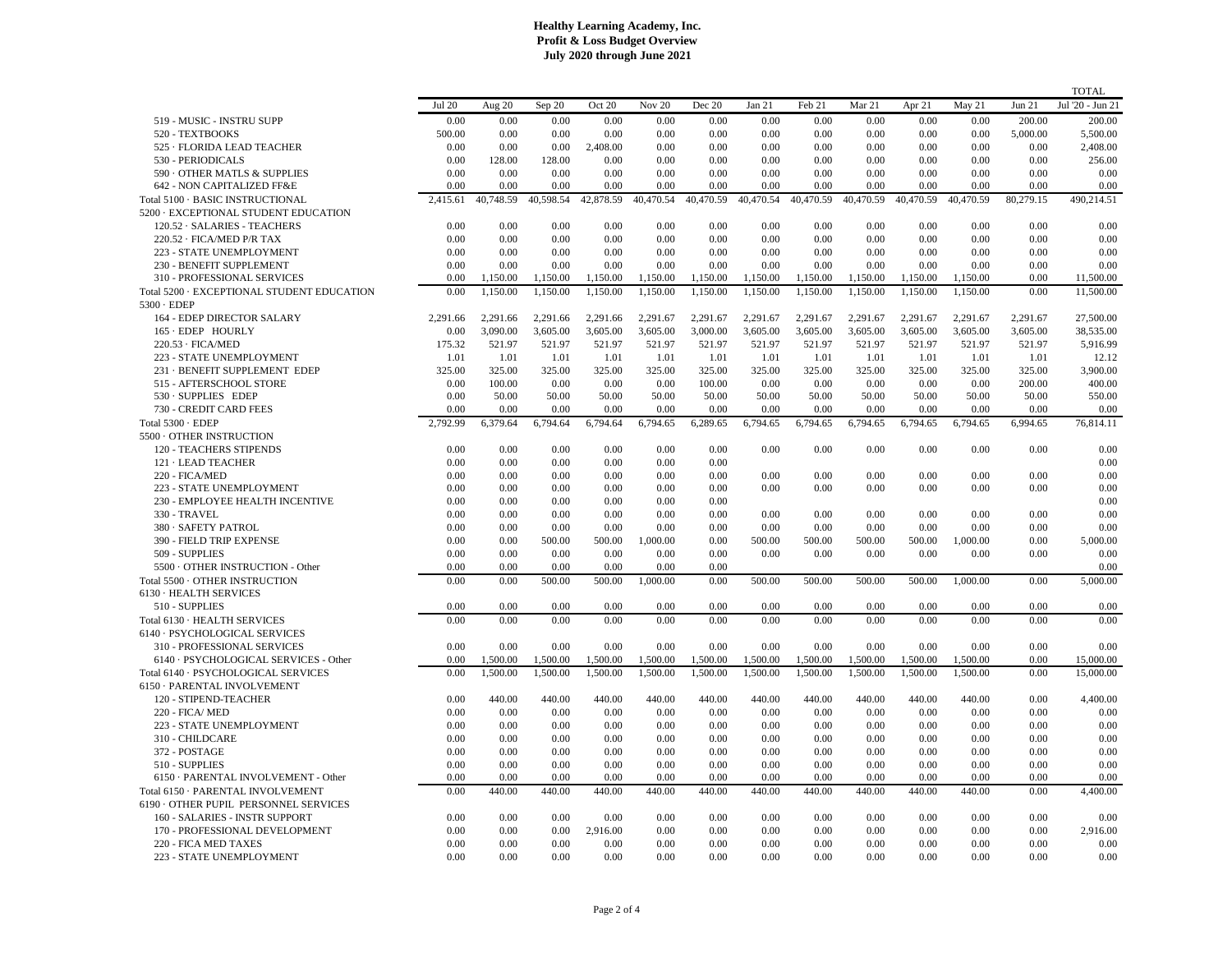|                                               |               |           |          |           |          |          |           |          |          |          |          |           | <b>TOTAL</b>     |
|-----------------------------------------------|---------------|-----------|----------|-----------|----------|----------|-----------|----------|----------|----------|----------|-----------|------------------|
|                                               | <b>Jul 20</b> | Aug 20    | Sep 20   | Oct 20    | Nov 20   | Dec 20   | Jan 21    | Feb 21   | Mar 21   | Apr 21   | May 21   | Jun 21    | Jul '20 - Jun 21 |
| 310 - PROFESSIONAL FEES                       | 0.00          | 0.00      | 0.00     | 0.00      | 0.00     | 0.00     | 0.00      | 0.00     | 0.00     | 0.00     | 0.00     | 0.00      | 0.00             |
| 6190 · OTHER PUPIL PERSONNEL SERVICES - Other | 0.00          | 0.00      | 0.00     | 0.00      | 0.00     | 0.00     | 0.00      | 0.00     | 0.00     | 0.00     | 0.00     | 0.00      | 0.00             |
| Total 6190 · OTHER PUPIL PERSONNEL SERVICES   | 0.00          | 0.00      | 0.00     | 2,916.00  | 0.00     | 0.00     | 0.00      | 0.00     | 0.00     | 0.00     | 0.00     | 0.00      | 2,916.00         |
| 6400 · INSTR STAFF TRAINING SERVICES          |               |           |          |           |          |          |           |          |          |          |          |           |                  |
| 310 - PROFESSIONAL DEVELOPMENT                | 0.00          | 0.00      | 0.00     | 0.00      | 0.00     | 0.00     | 0.00      | 0.00     | 0.00     | 0.00     | 0.00     | 0.00      | 0.00             |
| Total 6400 · INSTR STAFF TRAINING SERVICES    | 0.00          | 0.00      | 0.00     | 0.00      | 0.00     | 0.00     | 0.00      | 0.00     | 0.00     | 0.00     | 0.00     | 0.00      | 0.00             |
|                                               | 0.00          |           | 0.00     |           | 0.00     |          |           |          | 0.00     |          | 0.00     | 0.00      | 0.00             |
| 6560 · Payroll Expenses                       |               | 0.00      |          | 0.00      |          | 0.00     | 0.00      | 0.00     |          | 0.00     |          |           |                  |
| 7100 · BOARD DEVELOPMENT                      | 0.00          | 0.00      | 0.00     | 0.00      | 0.00     | 0.00     | 0.00      | 0.00     | 0.00     | 0.00     | 0.00     | 0.00      | 0.00             |
| 7300 · SCHOOL ADMINISTRATION                  |               |           |          |           |          |          |           |          |          |          |          |           |                  |
| 110 · SALARIES - ADMINISTRATION               | 5,227.25      | 5,227.25  | 5,227.25 | 5,227.25  | 5,227.25 | 5,227.25 | 5,227.25  | 5,227.25 | 5,227.25 | 5,227.25 | 5,227.25 | 5,227.25  | 62,727.00        |
| 111 · ADMIN ASS'T SUPPLEMENT                  | 0.00          | 0.00      | 0.00     | 0.00      | 0.00     | 0.00     | 0.00      | 0.00     | 0.00     | 0.00     | 0.00     | 0.00      | 0.00             |
| 112 · ADMINISTRATIVE BONUS                    | 0.00          | 0.00      | 0.00     | 0.00      | 0.00     | 0.00     | 0.00      | 0.00     | 0.00     | 0.00     | 0.00     | 0.00      | 0.00             |
| 113 - SALARY - DEAN OF STUDENTS               | 0.00          | 0.00      | 0.00     | 0.00      | 0.00     | 0.00     | 0.00      | 0.00     | 0.00     | 0.00     | 0.00     | 0.00      | 0.00             |
| 124 · SCHOOL RECOGNITION                      | 0.00          | 0.00      | 0.00     | 0.00      | 0.00     | 0.00     | 0.00      | 0.00     | 0.00     | 0.00     | 0.00     | 0.00      | 0.00             |
| 160.73 · SALARIES - OFFICE PERSONNEL          | 0.00          | 2,054.85  | 2,054.85 | 2,054.85  | 2,054.85 | 2,054.85 | 2,054.85  | 2,054.85 | 2,054.85 | 2,054.85 | 2,054.85 | 4,109.75  | 24,658.25        |
| 210 · RETIREMENT                              | 261.36        | 375.03    | 375.03   | 375.03    | 375.03   | 375.03   | 375.03    | 375.03   | 375.03   | 375.03   | 375.03   | 488.70    | 4,500.36         |
| 220.73 · FICA/MED TAXES                       | 475.68        | 608.30    | 608.30   | 608.30    | 608.30   | 608.30   | 608.30    | 608.30   | 608.30   | 608.30   | 608.30   | 740.92    | 7,299.60         |
| 223 - STATE UNEMPLOYMENT                      | 6.00          | 6.00      | 6.00     | 6.00      | 6.00     | 6.00     | 6.00      | 6.00     | 6.00     | 6.00     | 6.00     | 6.00      | 72.00            |
| 230 · BENEFIT SUPPLEMENT                      | 325.00        | 650.00    | 650.00   | 650.00    | 650.00   | 650.00   | 650.00    | 650.00   | 650.00   | 650.00   | 650.00   | 975.00    | 7,800.00         |
| 290 · OTHER EMPLOYEE BENEFITS                 | 0.00          | 0.00      | 0.00     | 0.00      | 0.00     | 0.00     | 0.00      | 0.00     | 0.00     | 0.00     | 0.00     | 0.00      | 0.00             |
| 310 - PROFESSIONAL FEES                       | 0.00          | 0.00      | 0.00     | 0.00      | 0.00     | 0.00     | 0.00      | 0.00     | 0.00     | 0.00     | 0.00     | 0.00      | 0.00             |
| 320 - INSURANCE                               | 0.00          | 0.00      | 0.00     | 0.00      | 0.00     | 0.00     | 0.00      | 0.00     | 0.00     | 0.00     | 0.00     | 0.00      | 0.00             |
| 320 · PROFESSIONAL DEVELOPMENT                | 0.00          | 0.00      | 0.00     | 0.00      | 0.00     | 0.00     | 1,925.21  | 0.00     | 0.00     | 0.00     | 0.00     | 0.00      | 1,925.21         |
| 330 - TRAVEL                                  | 0.00          | 0.00      | 0.00     | 0.00      | 0.00     | 0.00     | 0.00      | 0.00     | 0.00     | 0.00     | 0.00     | 0.00      | 0.00             |
| 350 - REPAIR & MAINTENANCE                    | 0.00          | 0.00      | 0.00     | 0.00      | 0.00     | 0.00     | 0.00      | 0.00     | 0.00     | 0.00     | 0.00     | 0.00      | 0.00             |
| 372 - POSTAGE                                 | 26.00         | 0.00      | 0.00     | 26.00     | 0.00     | 0.00     | 26.00     | 0.00     | 0.00     | 0.00     | 0.00     | 26.00     | 104.00           |
| 389 · ADVERTISING                             | 0.00          | 359.00    | 0.00     | 359.00    | 0.00     | 359.00   | 0.00      | 359.00   | 0.00     | 359.00   | 0.00     | 359.00    | 2,154.00         |
| 390 - PRINTING & DUPLICATION                  | 200.00        | 200.00    | 200.00   | 200.00    | 200.00   | 200.00   | 200.00    | 200.00   | 200.00   | 200.00   | 200.00   | 200.00    | 2,400.00         |
| 391 - OTHER PURCHASED SERVICES                | 0.00          | 0.00      | 0.00     | 0.00      | 0.00     | 0.00     | 0.00      | 0.00     | 0.00     | 0.00     | 0.00     | 0.00      | 0.00             |
| 392 - FINGERPRINTING                          | 0.00          | 0.00      | 50.75    | 0.00      | 0.00     | 0.00     | 0.00      | 0.00     | 0.00     | 0.00     | 0.00     | 0.00      | 50.75            |
| 393 - JOB ADVERTISING                         | 40.00         | 40.00     | 0.00     | 0.00      | 0.00     | 0.00     | 0.00      | 0.00     | 0.00     | 0.00     | 0.00     | 0.00      | 80.00            |
|                                               |               |           |          |           |          |          |           |          |          |          |          |           |                  |
| 510 - SUPPLIES                                | 300.00        | 300.00    | 300.00   | 300.00    | 300.00   | 300.00   | 300.00    | 300.00   | 300.00   | 300.00   | 300.00   | 300.00    | 3,600.00         |
| <b>590 - OTHER PURCHASES</b>                  | 0.00          | 0.00      | 0.00     | 0.00      | 0.00     | 0.00     | 0.00      | 0.00     | 0.00     | 0.00     | 0.00     | 0.00      | 0.00             |
| 641 - CAP. FURN & FIXTURES                    | 0.00          | 0.00      | 0.00     | 0.00      | 0.00     | 0.00     |           |          |          |          |          |           | 0.00             |
| 642 - NON-CAP FURN, FIX & EQUIP               | 150.00        | 150.00    | 150.00   | 150.00    | 150.00   | 150.00   | 150.00    | 150.00   | 150.00   | 150.00   | 150.00   | 150.00    | 1,800.00         |
| 644 - NONCAP COMPUTER HDWR                    | 0.00          | 0.00      | 0.00     | 0.00      | 0.00     | 0.00     | 0.00      | 0.00     | 0.00     | 0.00     | 0.00     | 0.00      | 0.00             |
| 692 - NON-CAPITAL SOFTWARE                    | 0.00          | 0.00      | 0.00     | 0.00      | 0.00     | 0.00     | 0.00      | 0.00     | 0.00     | 0.00     | 0.00     | 0.00      | 0.00             |
| 730 - DUES & FEES                             | 54.98         | 54.98     | 54.98    | 54.98     | 54.98    | 54.98    | 54.98     | 54.98    | 54.98    | 54.98    | 54.98    | 54.98     | 659.76           |
| 740 - ADMIN. RESOURCES                        | 0.00          | 0.00      | 0.00     | 0.00      | 0.00     | 0.00     | 0.00      | 0.00     | 0.00     | 0.00     | 0.00     | 0.00      | 0.00             |
| 750 - ANNUITY                                 | 0.00          | 0.00      | 0.00     | 0.00      | 0.00     | 0.00     | 0.00      | 0.00     | 0.00     | 0.00     | 0.00     | 0.00      | 0.00             |
| 790 - OTHER FEES                              | 0.00          | 0.00      | 0.00     | 0.00      | 0.00     | 0.00     | 0.00      | 0.00     | 0.00     | 0.00     | 0.00     | 0.00      | 0.00             |
| 7300 · SCHOOL ADMINISTRATION - Other          | 0.00          | 0.00      | 0.00     | 0.00      | 0.00     | 0.00     | 0.00      | 0.00     | 0.00     | 0.00     | 0.00     | 0.00      | 0.00             |
| Total 7300 · SCHOOL ADMINISTRATION            | 7,066.27      | 10,025.41 | 9,677.16 | 10,011.41 | 9,626.41 | 9,985.41 | 11,577.62 | 9,985.41 | 9,626.41 | 9,985.41 | 9,626.41 | 12,637.60 | 119,830.93       |
| 7400 · FACILITIES ACQUISITION & CONTSR        |               |           |          |           |          |          |           |          |          |          |          |           |                  |
| 310 - PROFESSIONAL FEES                       | 0.00          | 0.00      | 0.00     | 0.00      | 0.00     | 0.00     | 0.00      | 0.00     | 0.00     | 0.00     | 0.00     | $0.00\,$  | 0.00             |
| 630 - BUILDINGS & FIXED EQUIP                 | 2,500.00      | 1,000.00  | 0.00     | 0.00      | 0.00     | 0.00     | 0.00      | 0.00     | 0.00     | 0.00     | 0.00     | $0.00\,$  | 3,500.00         |
| 670 - IMPROV OTHER THAN BLDG                  | 0.00          | 0.00      | 0.00     | 0.00      | 0.00     | 0.00     | 0.00      | 0.00     | 0.00     | 0.00     | 0.00     | 0.00      | 0.00             |
| Total 7400 · FACILITIES ACQUISITION & CONTSR  | 2,500.00      | 1,000.00  | 0.00     | 0.00      | 0.00     | 0.00     | 0.00      | 0.00     | 0.00     | 0.00     | 0.00     | 0.00      | 3,500.00         |
| 7500 · FISCAL SERVICES                        |               |           |          |           |          |          |           |          |          |          |          |           |                  |
| <b>310 - ACCOUNTING SERVICES</b>              | 400.00        | 400.00    | 400.00   | 400.00    | 400.00   | 400.00   | 400.00    | 400.00   | 400.00   | 400.00   | 400.00   | 400.00    | 4,800.00         |
| <b>310 - AUDIT SERVICES</b>                   | 0.00          | 0.00      | 4,000.00 | 2,200.00  | 0.00     | 0.00     | 0.00      | 0.00     | 0.00     | 0.00     | 0.00     | 0.00      | 6,200.00         |
| <b>310 - PAYROLL SERVICES</b>                 | 0.00          | 0.00      | 0.00     | 0.00      | 0.00     | 0.00     | 0.00      | 0.00     | 0.00     | 0.00     | 0.00     | 0.00      | 0.00             |
|                                               |               |           |          |           |          |          |           |          |          |          |          |           |                  |
| Total 7500 · FISCAL SERVICES                  | 400.00        | 400.00    | 4,400.00 | 2,600.00  | 400.00   | 400.00   | 400.00    | 400.00   | 400.00   | 400.00   | 400.00   | 400.00    | 11,000.00        |
| 7720 · INFORMATION SERVICES                   |               |           |          |           |          |          |           |          |          |          |          |           |                  |
| 310 - CONSULTANTS                             | 0.00          | 0.00      | 0.00     | 0.00      | 0.00     | 0.00     | 0.00      | 0.00     | 0.00     | 0.00     | 0.00     | 0.00      | 0.00             |
| 391 - PRINTING                                | 120.00        | 120.00    | 120.00   | 120.00    | 120.00   | 120.00   | 120.00    | 120.00   | 120.00   | 120.00   | 120.00   | 120.00    | 1,440.00         |
| 510 - MATERIALS & SUPPLIES                    | 0.00          | 0.00      | 0.00     | 0.00      | 0.00     | 0.00     | 0.00      | 0.00     | 0.00     | 0.00     | 0.00     | 0.00      | 0.00             |